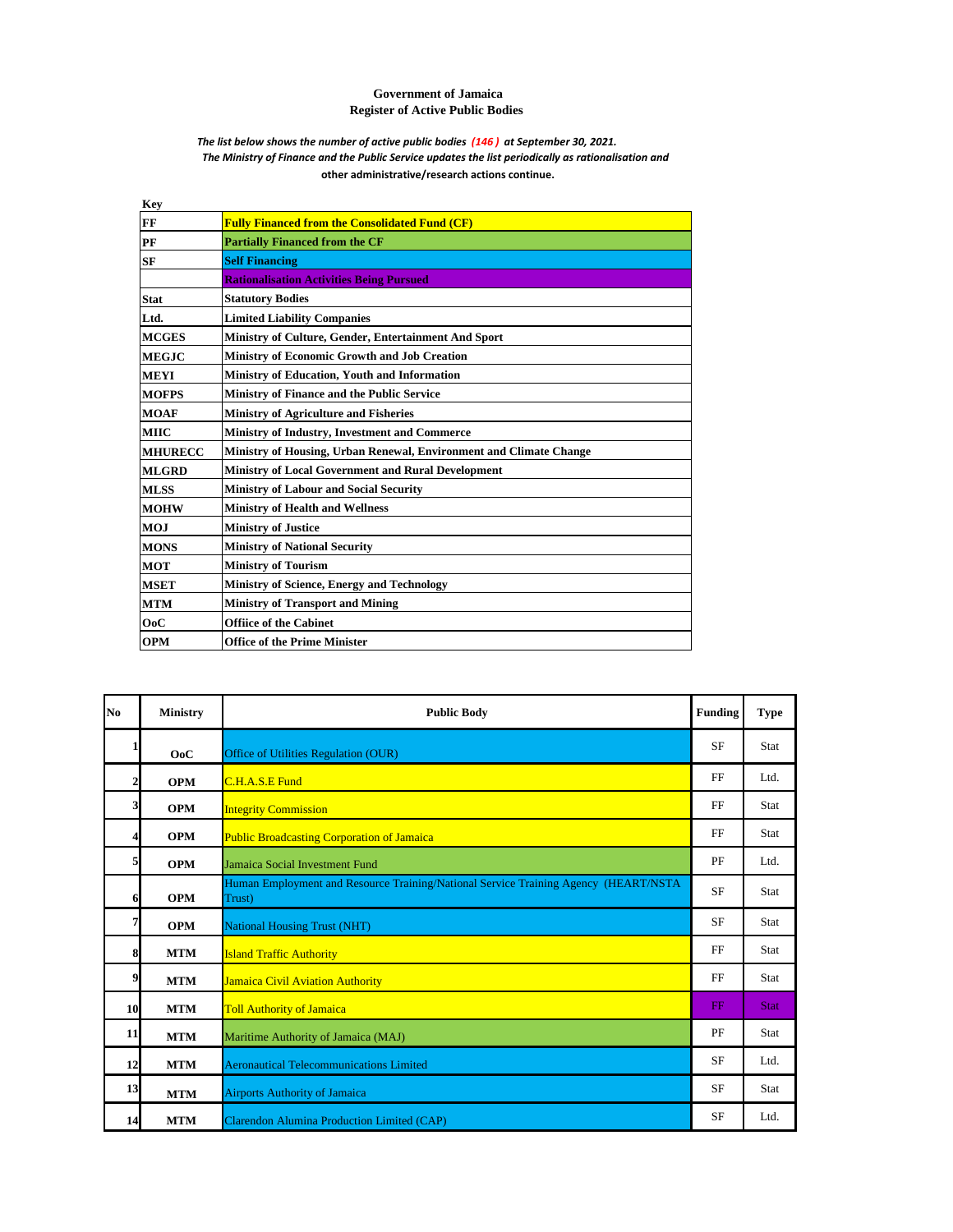|   | 15 | $\bf{MTM}$   | Jamaica Bauxite Institute (JBI)                                     | SF          | Ltd.        |   |
|---|----|--------------|---------------------------------------------------------------------|-------------|-------------|---|
|   | 16 | <b>MTM</b>   | Jamaica Bauxite Mining (JBM)                                        | SF          | Ltd.        |   |
|   | 17 | <b>MTM</b>   | <b>Jamaica Railway Corporation</b>                                  | SF          | Stat        |   |
|   | 18 | <b>MTM</b>   | Jamaica Ultimate Tyre Company Ltd.                                  | SF          | Ltd.        |   |
|   | 19 | <b>MTM</b>   | Jamaica Urban Transit Company                                       | SF          | Ltd.        |   |
|   | 20 | <b>MTM</b>   | Montego Bay Metro Company Limited                                   | SF          | Ltd.        |   |
|   | 21 | <b>MTM</b>   | Port Security Corps Limited (PSC)                                   | SF          | Ltd.        |   |
|   | 22 | <b>MTM</b>   | Ports Management and Security Limited                               | SF          | Ltd.        |   |
|   | 23 | <b>MTM</b>   | <b>Transport Authority</b>                                          | SF          | Stat        |   |
|   | 24 | <b>MSET</b>  | E-Learning Company Jamaica Limited                                  | FF          | Ltd.        |   |
|   | 25 | <b>MSET</b>  | <b>National Commission on Science and Technology</b>                | FF          | Stat        |   |
|   | 26 | <b>MSET</b>  | <b>E-Gov Jamaica Limited</b>                                        | PF          | Ltd.        |   |
|   | 27 | <b>MSET</b>  | International Centre for Environmental and Nuclear Sciences (ICENS) | PF          | Ltd.        |   |
|   | 28 | <b>MSET</b>  | Scientific Research Council                                         | PF          | Stat        |   |
|   | 29 | <b>MSET</b>  | Petrojam Limited                                                    | SF          | Ltd.        |   |
|   | 30 | <b>MSET</b>  | <b>Postal Corporation of Jamaica</b>                                | SF          | Ltd.        |   |
|   | 31 | <b>MSET</b>  | <b>Spectrum Management Authority</b>                                | SF          | Ltd.        |   |
| X | 32 | <b>MSET</b>  | <b>Universal Service Fund</b>                                       | SF          | Stat        |   |
|   | 33 | <b>MOT</b>   | <b>Jamaica Tourist Board (JTB)</b>                                  | FF          | Stat        |   |
|   | 34 | <b>MOT</b>   | <b>Tourism Enhancement Fund (TEF)</b>                               | FF          | Stat        |   |
|   | 35 | <b>MOT</b>   | Bath Fountain of St. Thomas the Apostle                             | PF          | Stat        |   |
|   | 36 | <b>MOT</b>   | Devon House Development Company                                     | PF          | Ltd.        |   |
|   | 37 | <b>MOT</b>   | Jamaica Vacations (JamVac)                                          | PF          | Ltd.        |   |
|   | 38 | <b>MOT</b>   | Milk River Hotel and Spa                                            | PF          | Stat        |   |
|   | 39 | $_{\rm MOT}$ | Montego Bay Convention Centre                                       | PF          | Ltd.        |   |
|   | 40 | <b>MOT</b>   | Tourism Product Development Company (TPDCo)                         | PF          | Ltd.        |   |
|   | 41 | <b>MONS</b>  | Major Organised Crime and Anti-Corruption Agency                    | FF          | Stat        |   |
|   | 42 | <b>MONS</b>  | <b>Police Civilian Oversight Authority</b>                          | FF          | Stat        |   |
|   | 43 | <b>MONS</b>  | <b>Private Security Regulation Authority</b>                        | PF          | Stat        |   |
| X | 44 | <b>MOJ</b>   | The Legal Aid Council                                               | PF          | <b>Stat</b> |   |
|   | 45 | <b>MOJ</b>   | <b>General Legal Council</b>                                        | SF          | Stat        |   |
|   | 46 | <b>MOHW</b>  | National Council on Drug Abuse (NCDA)                               | $_{\rm FF}$ | <b>Stat</b> |   |
|   | 47 | <b>MOHW</b>  | <b>National Family Planning Board</b>                               | FF          | <b>Stat</b> | X |
|   | 48 | <b>MOHW</b>  | <b>North East Regional Health Authority</b>                         | FF          | Stat        |   |
|   | 49 | <b>MOHW</b>  | <b>Quarantine Authority</b>                                         | FF          | <b>Stat</b> |   |
|   | 50 | <b>MOHW</b>  | <b>South East Regional Health Authority</b>                         | FF          | Stat        |   |
|   | 51 | <b>MOHW</b>  | <b>Southern Regional Health Authority</b>                           | $_{\rm FF}$ | Stat        |   |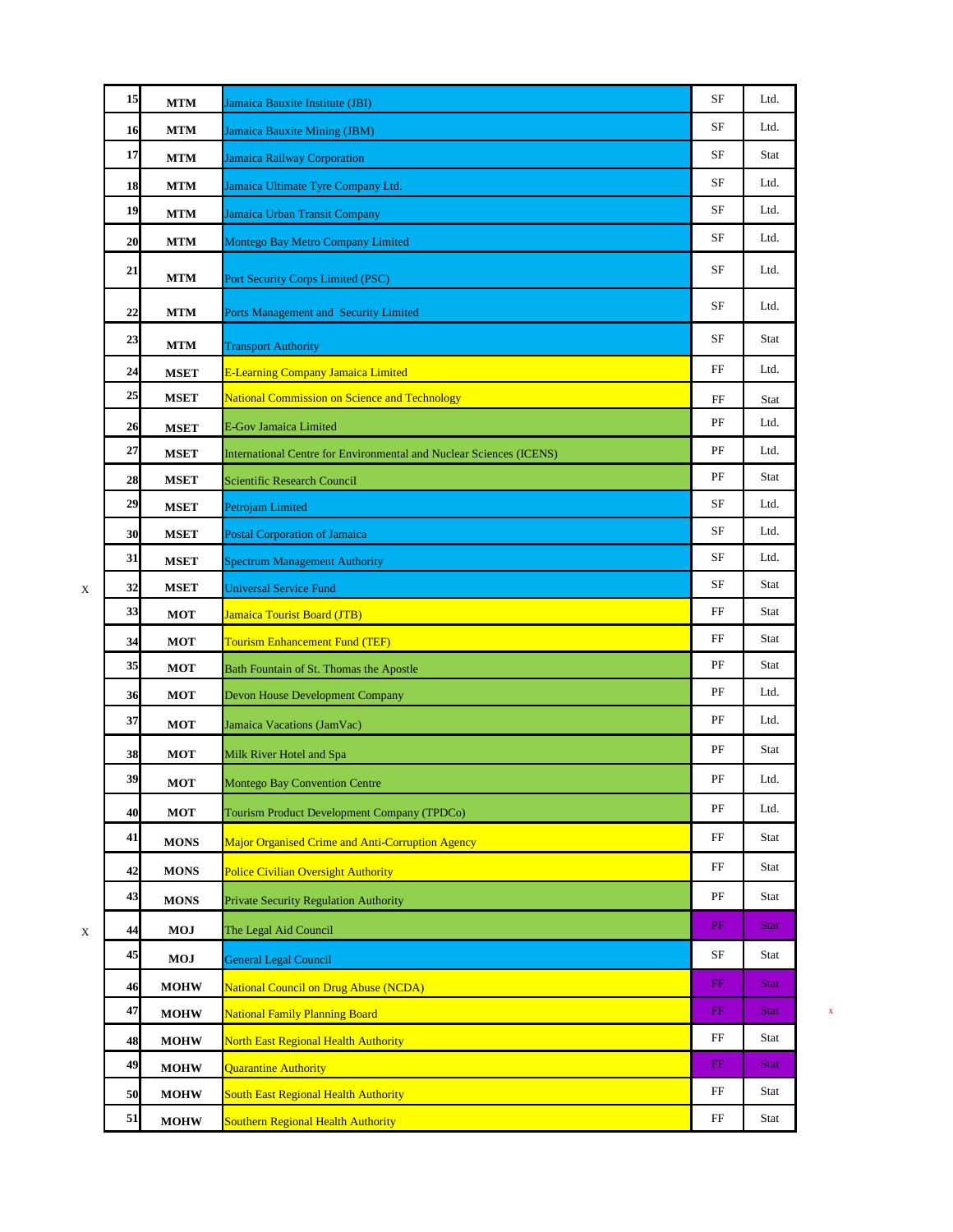| 52 | <b>MOHW</b>  | <b>Western Regional Health Authority</b>                        | FF          | Stat        |
|----|--------------|-----------------------------------------------------------------|-------------|-------------|
| 53 | <b>MOHW</b>  | Council of Professions Supplementary to Medicine                | PF          | Stat        |
| 54 | <b>MOHW</b>  | <b>Dental Council</b>                                           | PF          | Stat        |
| 55 | <b>MOHW</b>  | <b>Medical Council</b>                                          | PF          | Stat        |
| 56 | <b>MOHW</b>  | <b>Nursing Council</b>                                          | PF          | Stat        |
| 57 | <b>MOHW</b>  | <b>Pharmacy Council</b>                                         | PF          | Stat        |
| 58 | <b>MOHW</b>  | University Hospital of the West Indies                          | PF          | Stat        |
| 59 | <b>MOHW</b>  | <b>National Health Fund (NHF)</b>                               | SF          | Stat        |
| 60 | <b>MOHW</b>  | Pesticides Control Authority (PCA)                              | SF          | Stat        |
| 61 | <b>MOFPS</b> | <b>Planning Institute of Jamaica (PIOJ)</b>                     | FF          | Stat        |
| 62 | <b>MOFPS</b> | <b>Public Procurement Commission (PPC)</b>                      | FF          | Stat        |
| 63 | <b>MOFPS</b> | <b>Statistical Institute of Jamaica (STATIN)</b>                | FF          | Stat        |
| 64 | <b>MOFPS</b> | <b>Tax Administration of Jamaica</b>                            | FF          | Stat        |
| 65 | <b>MOFPS</b> | <b>Bank of Jamaica</b>                                          | SF          | Stat        |
| 66 | <b>MOFPS</b> | <b>Betting Gaming &amp; Lotteries Commission</b>                | SF          | <b>Stat</b> |
| 67 | <b>MOFPS</b> | <b>Casino Gaming Commission</b>                                 | SF          | <b>Stat</b> |
| 68 | <b>MOFPS</b> | <b>Financial Services Commission</b>                            | SF          | Stat        |
| 69 | <b>MOFPS</b> | <b>Harmonisation Limited</b>                                    | SF          | Ltd.        |
| 70 | <b>MOFPS</b> | <b>Jamaica Deposit Insurance Corporation</b>                    | SF          | Stat        |
| 71 | <b>MOFPS</b> | <b>Jamaica Racing Commission</b>                                | SF          | <b>Stat</b> |
| 72 | <b>MOFPS</b> | <b>Public Accountancy Board</b>                                 | SF          | Stat        |
| 73 | <b>MOFPS</b> | <b>Students' Loan Bureau</b>                                    | SF          | Stat        |
| 74 | <b>MOAF</b>  | Banana Board                                                    | FF          | <b>Stat</b> |
| 75 | <b>MOAF</b>  | <b>Jamaica Dairy Development Board</b>                          | FF          | Stat        |
| 76 | <b>MOAF</b>  | Agro-Investment Corporation (AIC)                               | PF          | Ltd.        |
| 77 | <b>MOAF</b>  | Jamaica 4-H Clubs                                               | PF          | Stat        |
| 78 | <b>MOAF</b>  | Jamaica Agricultural Society                                    | PF          | <b>Stat</b> |
| 79 | <b>MOAF</b>  | <b>National Irrigation Commission Limited</b>                   | PF          | Ltd.        |
| 80 | <b>MOAF</b>  | <b>Rural Agricultural Development Authority (RADA)</b>          | PF          | Stat        |
| 81 | <b>MOAF</b>  | <b>Coconut Industry Board</b>                                   | SF          | Stat        |
| 82 | <b>MOAF</b>  | Jamaica Agricultural Commodity Regulatory Authority (JACRA)     | SF          | Stat        |
| 83 | <b>MOAF</b>  | <b>Sugar Company of Jamaica Holdings Ltd.</b>                   | SF          | Ltd.        |
| 84 | <b>MOAF</b>  | <b>Sugar Industry Authority (including SIRI)</b>                | SF          | Stat        |
| 85 | <b>MLSS</b>  | <b>Jamaica Council for Persons with Disability</b>              | FF          | Stat        |
| 86 | <b>MLGRD</b> | Golden Age Home Limited - Vineyard Town                         | FF          | Ltd.        |
| 87 | <b>MLGRD</b> | <b>Office of Disaster Preparedness and Emergency Management</b> | $_{\rm FF}$ | Stat        |
| 88 | <b>MLGRD</b> | <b>Social Development Commission</b>                            | $_{\rm FF}$ | Stat        |
| 89 | <b>MLGRD</b> | National Solid Waste Management Authority                       | PF          | Stat        |
| 90 | <b>MLGRD</b> | Rural Water Supply Company Ltd.                                 | PF          | Ltd.        |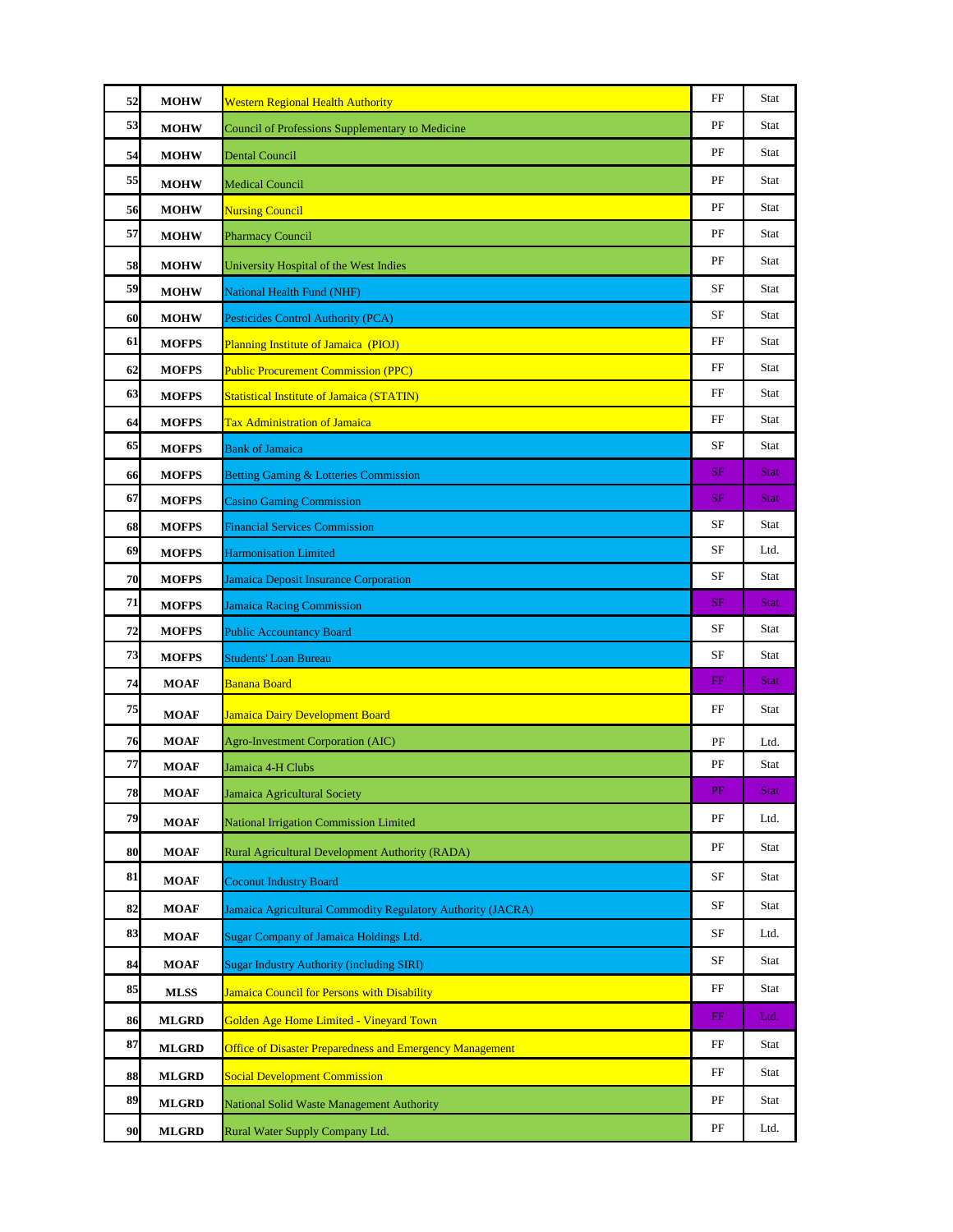| 91         | <b>MIIC</b>    | <b>Consumer Affairs Commission</b>                 | FF          | <b>Stat</b> |
|------------|----------------|----------------------------------------------------|-------------|-------------|
| 92         | MIIC           | <b>Fair Trading Commission</b>                     | $_{\rm FF}$ | <b>Stat</b> |
| 93         | <b>MIIC</b>    | <b>Hazardous Substances Regulatory Authority</b>   | FF          | Stat        |
| 94         | MIIC           | JAMPRO - Trade & Invest Jamaica                    | FF          | Stat        |
| 95         | <b>MIIC</b>    | Jamaica Business Development Corporation           | PF          | Ltd.        |
| 96         | MIIC           | Jamaica Intellectual Property Office               | PF          | Stat        |
| 97         | <b>MIIC</b>    | <b>Trade Board Limited</b>                         | PF          | Ltd.        |
| 98         | MIIC           | <b>Bureau of Standards Jamaica (BSJ)</b>           | SF          | Stat        |
| 99         | MIIC           | Jamaica National Agency for Accreditation          | SF          | Ltd.        |
| <b>100</b> | MIIC           | Micro Investment Development Agency (MIDA)         | SF          | Ltd.        |
| 101        | MIIC           | National Ex-Im Bank of Ja Ltd (EXIM)               | SF          | Ltd.        |
| 102        | <b>MHURECC</b> | <b>Architects Registration Board</b>               | PF          | Stat        |
| 103        | <b>MHURECC</b> | <b>Real Estate Board</b>                           | PF          | <b>Stat</b> |
| 104        | <b>MHURECC</b> | Housing Agency of Jamaica (HAJ)                    | SF          | Ltd.        |
| 105        | <b>MHURECC</b> | Jamaica Mortgage Bank (JMB)                        | SF          | <b>Stat</b> |
|            |                |                                                    | FF          | Stat        |
| 106<br>107 | <b>MEYI</b>    | <b>Early Childhood Commission</b>                  | FF          | Stat        |
|            | <b>MEYI</b>    | Jamaica Library Service                            | FF          | <b>Stat</b> |
| 108<br>109 | MEYI           | <b>National Council on Education</b>               | FF          | Ltd.        |
|            | <b>MEYI</b>    | <b>National Education Trust</b>                    | FF          | <b>Stat</b> |
| <b>110</b> | <b>MEYI</b>    | <b>National Parenting Support Commission</b>       |             |             |
| 111        | <b>MEYI</b>    | <b>University Council of Jamaica</b>               | FF          | Stat        |
| 112        | <b>MEYI</b>    | Caribbean Maritime University                      | PF          | Stat        |
| 113        | MEYI           | <b>Council of Community Colleges of Jamaica</b>    | PF          | Stat        |
| 114        | <b>MEYI</b>    | <b>Nutrition Products Limited</b>                  | PF          | Ltd.        |
| 115        | <b>MEYI</b>    | University of Technology (UTECH)                   | PF          | Stat        |
| 116        | MEYI           | <b>Broadcasting Commission</b>                     | SF          | Stat        |
| 117        | <b>MEYI</b>    | <b>Overseas Examination Commission</b>             | SF          | Stat        |
| 118        | <b>MEGJC</b>   | Jamaica International Financial Services Authority | $_{\rm FF}$ | Stat        |
| 119        | <b>MEGJC</b>   | <b>Land Development and Utilization Commission</b> | $_{\rm FF}$ | Stat        |
| 120        | <b>MEGJC</b>   | <b>Special Economic Zones Authority</b>            | FF          | Stat        |
| 121        | <b>MEGJC</b>   | Professional Engineers Registration Board          | PF          | Stat        |
| 122        | <b>MEGJC</b>   | <b>Water Resource Authority</b>                    | PF          | Stat        |
| 123        | <b>MEGJC</b>   | <b>Central Wastewater Treatment Company</b>        | SF          | Ltd.        |
| 124        | <b>MEGJC</b>   | Development Bank of Jamaica Ltd. (DBJ)             | SF          | Ltd.        |
| 125        | <b>MEGJC</b>   | <b>Factories Corporation of Jamaica</b>            | SF          | Ltd.        |
| 126        | <b>MEGJC</b>   | Jamaica International Free Zone Development Ltd    | SF          | Ltd.        |
| 127        | <b>MEGJC</b>   | <b>Kingston Free Zone Company</b>                  | SF          | Ltd.        |
| 128        | <b>MEGJC</b>   | <b>Montego Bay Free Zone Company</b>               | SF          | Ltd.        |